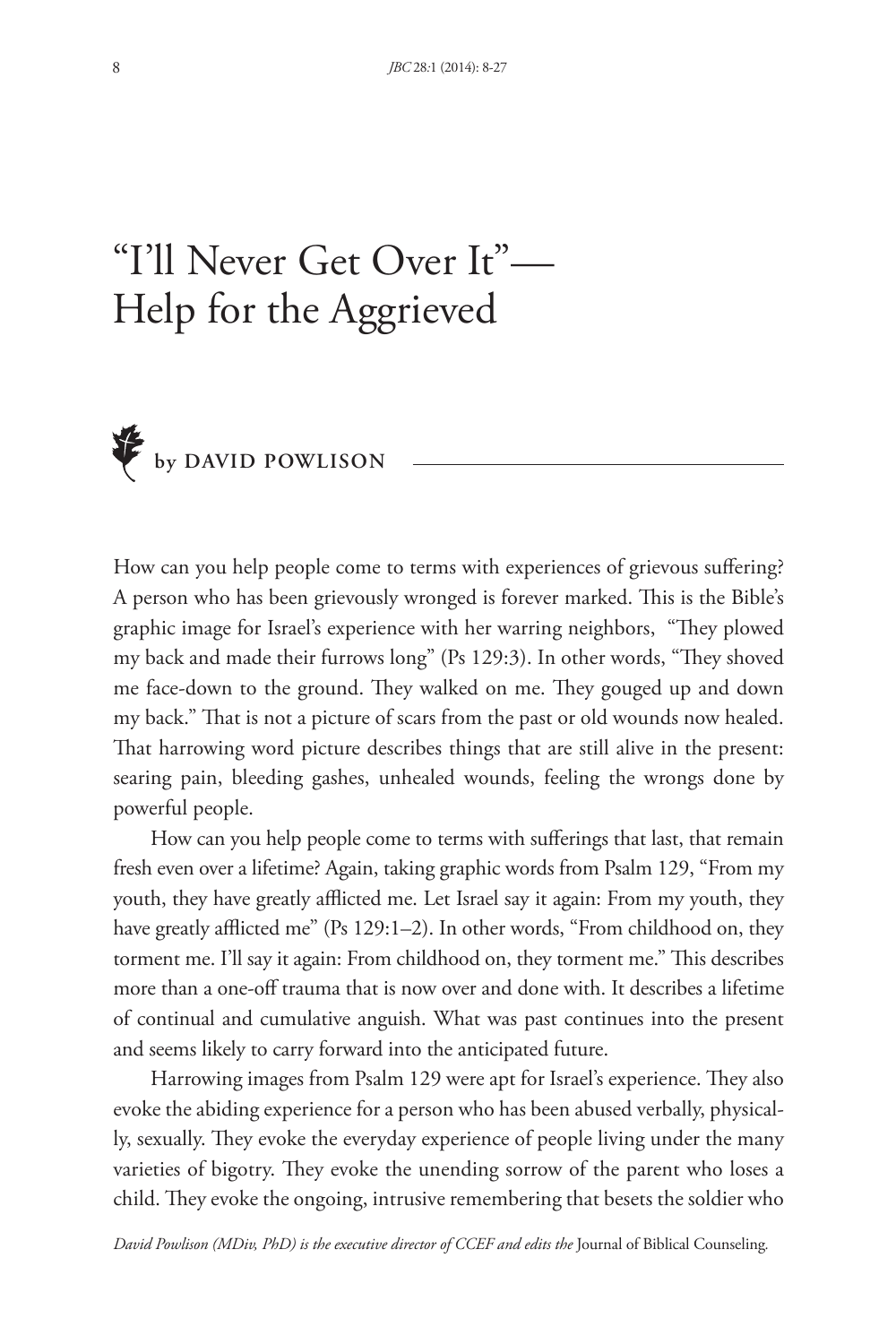somehow survives horrifying carnage. They evoke Christian experience in times and places where the beloved Son and his beloved church are steadily mocked.

How can you help people come to terms with things that are long and hard and don't go away? How can you yourself come to terms with such afflictions? My article addresses this fundamental question for life and ministry.

# You won't get over it, but you do not need to be forever defned by what happened.

Let me say a few words about the voice I will adopt in what follows. I will write directly *to* strugglers and would-be helpers: to you. I won't simply write *about* the topic "Facing grievous difficulties" or "Helping others face grievous diffculties." I hope that what and how I write will help you. I have been repeatedly struck by how Scripture communicates God's messages directly, concretely, and personally. It seems that God and those who speak for him eschew the academic mode of impersonal topical discourse! It is customary that an academic speaker or writer adopt a posture of neutral objectivity, and there is no attempt to directly address presumed audiences and no expectation that readers or listeners might actually be talking back. The discourse remains serene, at arm's length from the messy give and take of how life unfolds. By contrast, in Scripture, the prophets and Messiah and apostles always talk with and to the people who immediately surround them. And those people often talk back. The message calls for a response.

I will do my best to hold you in mind and talk with you. And I want you to interact, to react, to act. I hope to help change how you live and how you minister. I hope that we will help each other, dear reader, as we seek to help God's people. Here's what will follow. First, I will set the stage for thinking through how to face and process difficult experiences. Then I will put on the table two descriptions of how to do so. Finally, I will offer a series of questions to help orient and guide you as you work through your experiences.

## **"I'll never get over it."**

Like fne china that doesn't get brought out for everyday use, the hardest things in life are often kept in the cabinet. Many people carry unspeakable things inside, things that make it hard to talk, make it hard to go forward. Things like this,

> I'll never get over it. What happened to me was so wrong. It was too wrong, too confusing, too overwhelming. It hurt too much—and it still does. The pointlessness, the cruelty, the be-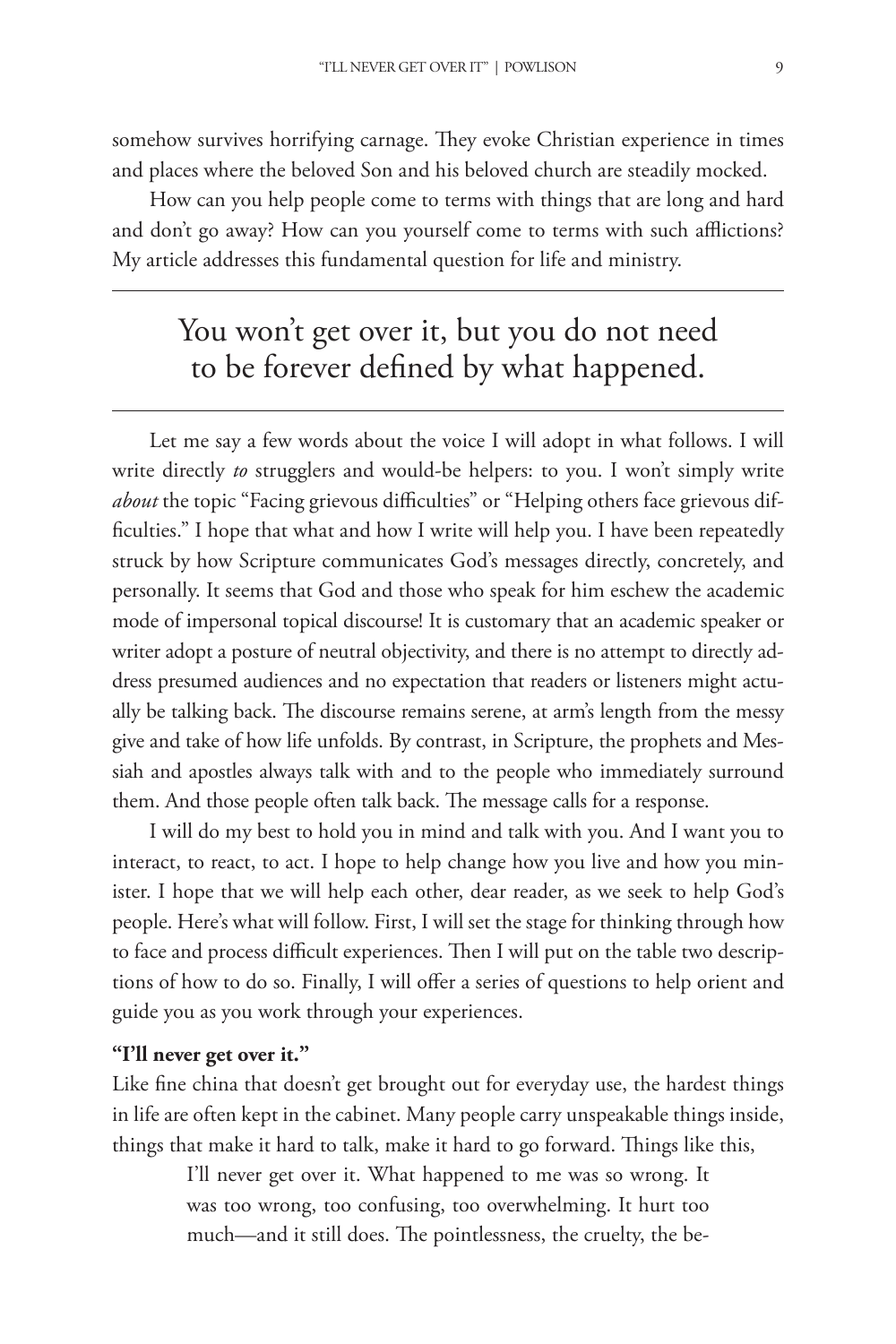trayal, the loss, the complete disappointment…. I don't want to go there. I wish I didn't have to go there. At times I still fnd it hard to believe that this really happened. At times the distress and pain seem unbearable, and like it will never end. At times anger is a holocaust inside me. At times despair feels dark and cold as death. At times fashbacks are so real that it's all happening again right now—not just "in my head," but viscerally, in all of me. At times—and this treadmill goes nowhere but is so hard to get of—I blame myself. I get wasted with "What if?" and "If only." At all times there's this lurking anxiety, a kind of restless uneasiness inside me. And sometimes anxiety is not subtle at all, but bludgeons me with outright fear or panic. At times something will happen, even something so minor or innocent, and it will trigger a reaction in me that is totally out of proportion with reality. A resonance or reverb kicks in, and it rocks me deeper than I can even go. And all this turmoil seems as permanent, as destructive, and as insoluble as what happened that was so bad.

You are right. You will never get over it.

Does my answer surprise you? Perhaps you fnd it curiously liberating to say, "I'll never get over it.... That is right.... Of course. How freeing to admit that truth about such a terrible wrong. I'm not supposed to just move on and hope it simply washes away. So I don't have to chase an impossibility. I don't have to ruin my life with attempts at anesthesia. I don't have to feel like a failure because I'm not happy and smiley all the time." If you aren't expecting to find some magic that will leave you unmarked, then you can get down to facing the pain of wrong. You can get down to wrestling out whether there actually is a way to walk through fre and food (as Isaiah 43:2 puts it).

But perhaps it makes you feel hopeless to admit that some experiences will never go away. Hear me rightly. I don't mean that the poison and darkness of the experience will always haunt you. You won't get over it, but you do not need to be forever defned by what happened. You won't forget what happened, but there is a way out of the raptor's claws. I hope to walk with you part of the way out of despair and offer you realistic hope. It won't erase what happened—that would be to live a falsehood. But realistic hope runs deeper than any hurt. It can take the same experience and offer a different script, a different outcome, a different meaning. Deep hurt so easily gets infected—by mistrust, or fear, or rage, or cal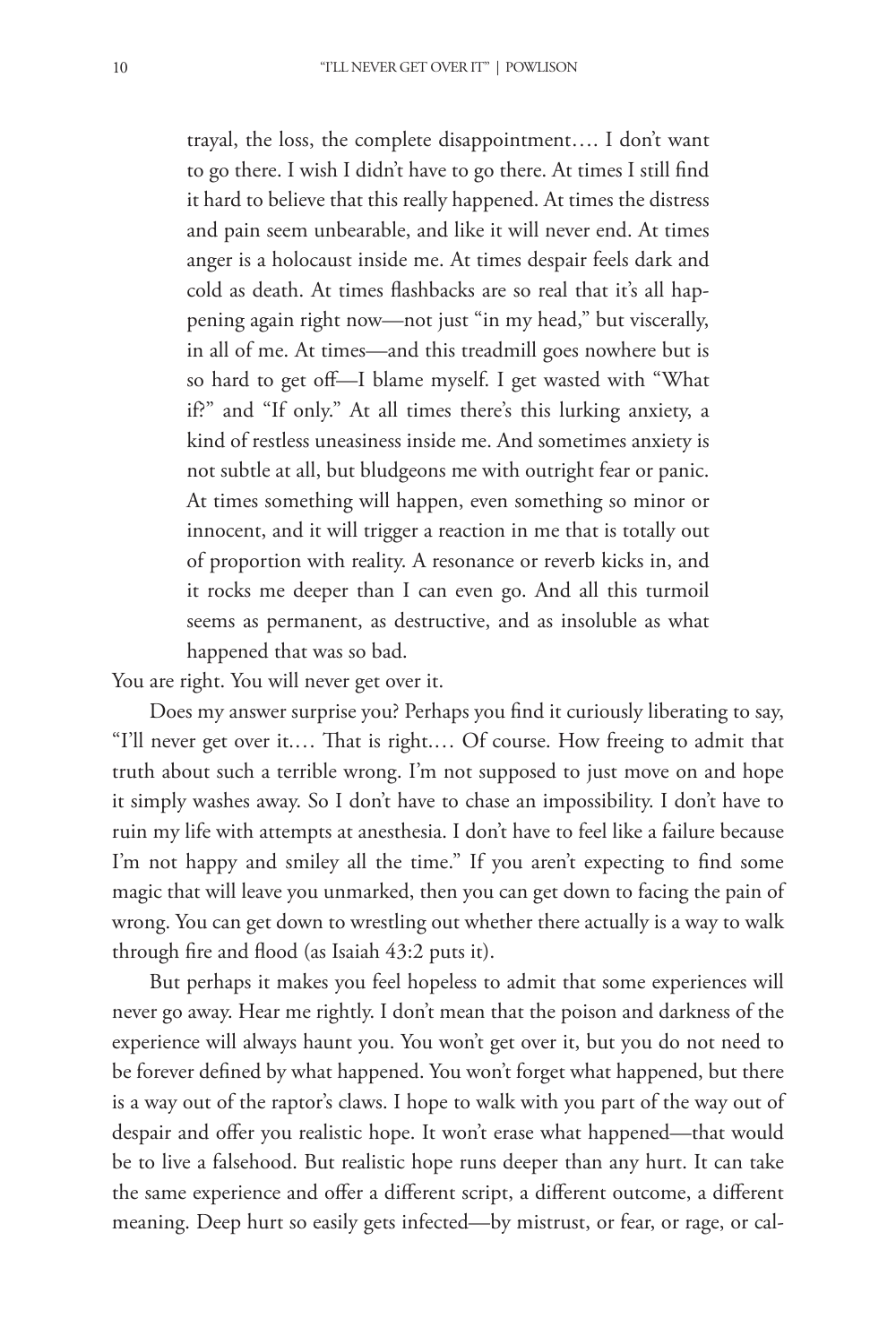lousness, or avoidance, or addiction, or…. Hurt even gets infected by just trying to keep yourself busy and distracted. It turns inward. It turns self-destructive. But hurt and loss can become transmuted into a deeper good—still ferce, still sorrowing, but now clean. Not only clean, but hopeful. Not only hopeful, but fruitful. Not only fruitful, but wise. Not only wise, but even loving.

You won't forget. But you do not need to endlessly revisit what happened. You do not need to be imprisoned in the complexities and dead ends of your instinctive reactions. There's a reason why that long, indented paragraph—"I'll never get over it"— wanders all over the spectrum of human emotions. We are complex creatures, wired to respond to wrongs in complex ways. Emotions and reactions are not discrete data points unrelated to each other. Yes, each emotion has its own typical coloration, but the whole palette is readily available, and the colors easily mix it up. Here is a sample palette.

- "When something seems wrong, I get angry. Anger impels me to bristle, and to go on the attack."
- "When something seems dangerous, I feel fear. Fear urges me to go on high alert, to take defensive measures, to withdraw, to flee."
- "When something feels too painful, I turn inward and feel how unbearable it is. The desire for relief invites me to chase any feel-good to escape the bad feelings."
- "When it seems like there's nothing I can do, I feel overwhelmed and in despair. I feel paralysed and passive."
- t "When it seems I can't control something, I feel anxious. I fret and founder—and I get angry, avoidant, desperate, self-soothing, or paralyzed, or all of the above all at once!"

Our reactions to grievous wrongs are muddy, not tidy. Reactions rarely appear like primary colors, sharply separated from each other. They come in hues, shades, mixtures, and combinations. Sometimes you might get a "pure" color—for a moment. But most often, you will live out some mishmash of "all of the above."

It is extremely signifcant that the Bible, and Jesus, and the mercies of God directly engage all of the above. The lovingkindnesses of God are exactly keyed to what is grievously wrong. When life goes easy, Christian faith either seems irrelevant or it just adds a nice frosting of spirituality and community to round out the personal resumé. But when life goes very hard (and life always ends up very hard), the true God sparkles. But making the connection isn't always easy. How on earth does "You are with me" (Ps 23:4) *connect* with "Right now I am walking through a dark valley. I feel vulnerable. Shadows of death threaten me. I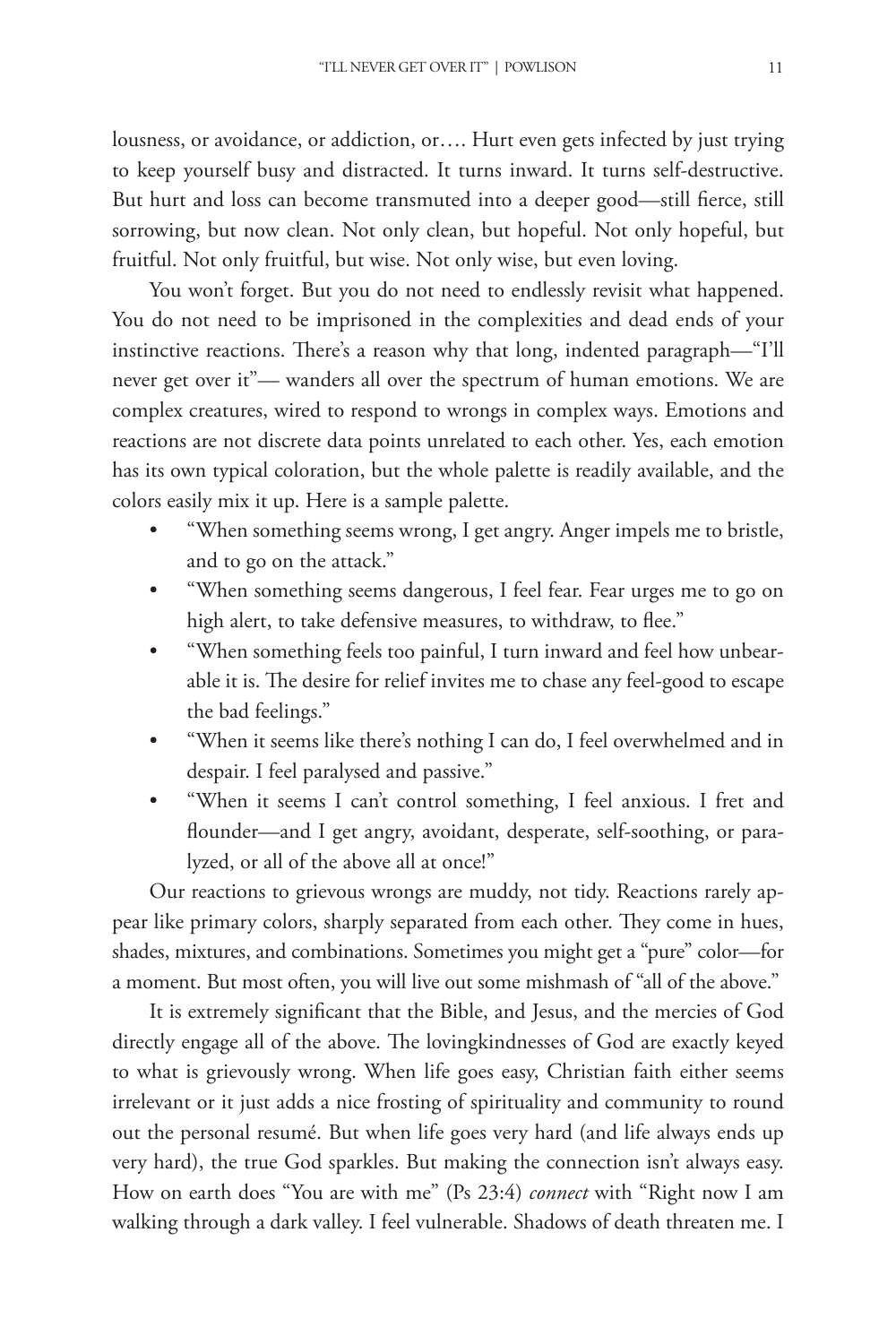am besieged with evils." How does "You are with me" get traction, so that I am changed and become unafraid?

Making the connection and going forward is never an easy process. But God does meet us in our need. He enters our plight in person. He shares in our troubles. Sufering is the crucible in which Christ shows himself. Sufering is the crucible where faith awakens. Sufering is the crucible where love becomes wise. We learn faith and love when life goes wrong.

But I am getting ahead of myself. To transmute a very deep furnace of pain and unhappy reactions into something fruitful will be a hard process. And to go right back to where this article started, it is refreshing to admit, "Of course suffering will mark me. I will never just get over it. I will never just move on. Even a new sense of my life's purpose will bear the marks of what happened." You would be false to your humanity if you simply got over it. A signifcant experience *must* mark you for life. But pain and hatred and despair do not need to remain as running sores. Your life does not need to become a poisoned well of bitterness.

Does anyone who was raped, molested, beaten, mocked, or bereaved ever just get over it? Never. You do get over the misery of a bad head cold, or funking a pop quiz in geometry, or a teenage infatuation with a movie star. (At least you ought to get over these things!) But you don't *get over* something important. Your sufferings count. The goal is to find a way to *go through* it that comes out in a good place.

Perhaps you already have a taste for how this works?

You may have heard of Candy Lightner. She never did get over the death of her thirteen-year-old daughter who was run over by a drunk driver. But this irreversible suffering was somehow transmuted into a constructive mission. She founded Mothers Against Drunk Driving (MADD) in 1980. The shape that her grievous sufering took has spared innumerable parents from the same grief.

Did Martin Luther King ever get over a lifetime of facing racial prejudice? Such experiences are a crucible within which many people become sour, suspicious, and embittered. For MLK, it led to "I have a dream" of what race relations can become. The wrongs he suffered gave shape to a life purpose worth living for and worth dying for. His life was unmistakably marked by the ugliness of racism. He never forgot. In fact he made it his life work to continually face what he found grievous. He was not disfigured by the encounter, but dignified.

Could Aleksandr Solzhenitsyn have gotten over his tortures in Joseph Stalin's gulags? No. Should he have tried to move on with a "normal" life? No. His degradation in the camps became the seedbed of his life work. Read Solzhenit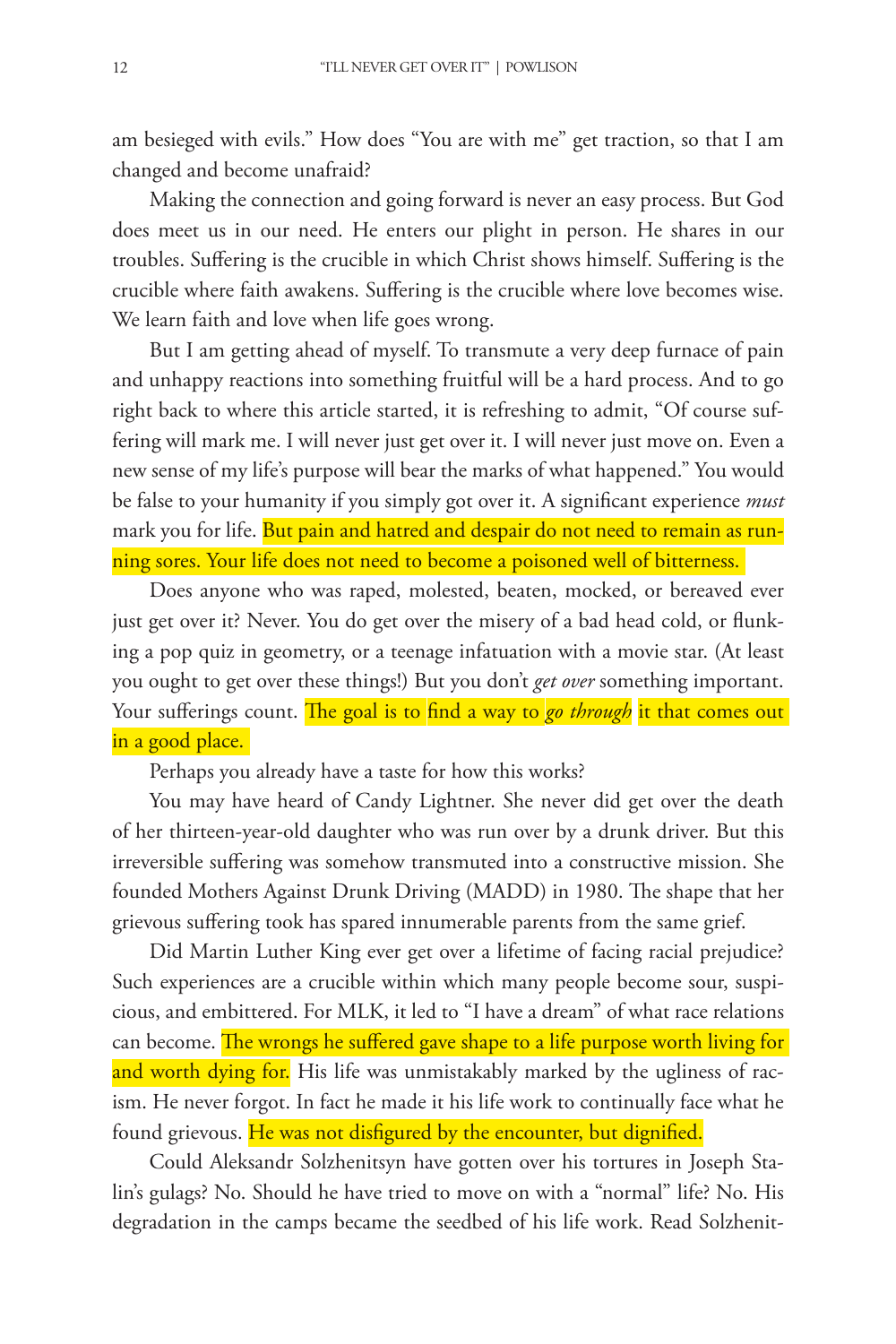syn's *Gulag Archipelago*. You will witness a rare example of a man who did not become self-righteous and self-pitying as he catalogued evils. The power of what he wrote arose from something that happened inside him: a moral reckoning, a hard look in the mirror. He rebukes any readers who expect his book to be a self-righteous political exposé comparing all those bad people to all us innocent people:

> If only it were all so simple! If only there were evil people somewhere insidiously committing evil deeds, and it were necessary only to separate them from the rest of us and destroy them. But the line dividing good and evil cuts through the heart of every human being….

> Confronted by the pit into which we are about to toss those who have done us harm, we halt, stricken dumb: it is after all only because of the way things worked out that they were the executioners and we weren't.

From good to evil is one quaver, says the proverb.

And correspondingly, from evil to good.<sup>1</sup>

As Solzhenitsyn takes a hard look at his own soul in the mirror, he made the turn from evil to good. He comes out in the image of God, with his sense of justice and his sense of mercy equally strong. A person who faces grievous evil must do a hard reckoning to come out wise and not corrupt. Solzhenitsyn faced cruelty and wrong, and his own actions and responses seemed justifiable. And yet... he identified within himself the same capacity for wrong. He found that it is the easiest thing in the world to return evil for evil. At such times, it is the hardest thing in the world to fnd one's way to what is good, to fnd one's own need for the mercies of God.

Each of these people is only a pointer. Each provides us with a fawed example. Their various good insights and resolutions mix with remaining contradictions. They are mixed cases. They are people like you. They are people like me. But each case shows something good emerging from the encounter with great evil. Each example demonstrates how God's grace works good in a world of evils. Each of these people points wittingly or unwittingly to how Christ faces, engages, and walks through grievous evils. He did it frst and best. He did it for us. He promises to do it with us and in us. He does what he promises. He helps the aggrieved.

Aleksandr I. Solzhenitsyn, *The Gulag Archipelago*, 1918–1956, translated by Thomas Whitney and Harry Willetts, abridged by Edward Ericson (New York: Harper & Row, 1985), 75.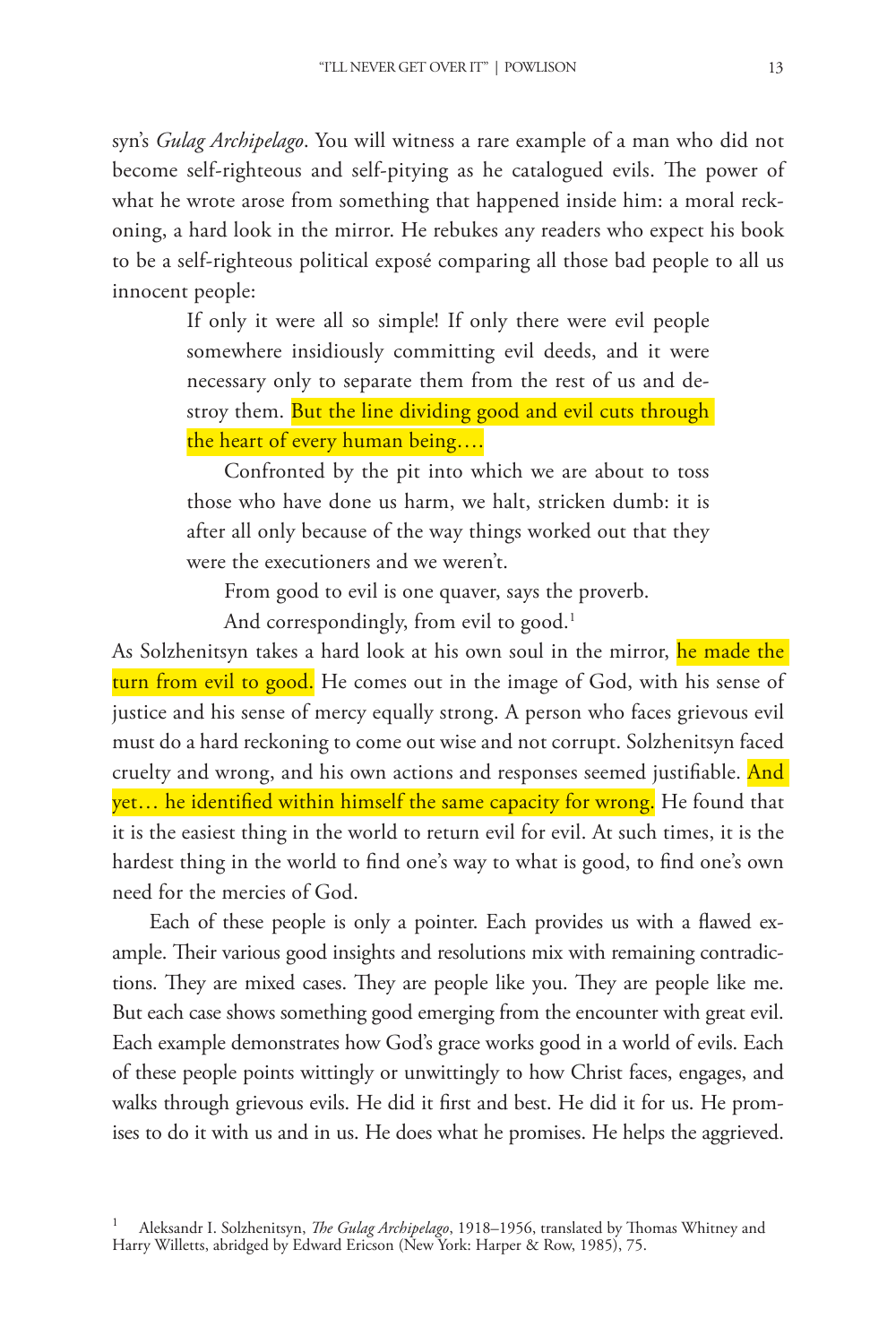### **Two Stories**

In this section, I will work through two stories. These are deep matters, and we will take the time to notice so we might take to heart. And then, in the next section, I will ask you to make it personal by thinking through your own life experience.

## *An Aggrieved Father*

The first story is Alan Paton's Cry, the Beloved Country. It is one of the great novels of the twentieth century.2 Read it (or reread it) as a fne story. Along the way, notice that it is a case study in great wrongs and great sufering. It is a case study in anger and fear, hurt and loss, guilt and grace—real life can't be carved into discrete pieces. The teacher in me would gladly assign Paton's book as a companion to this article. His story does a better job than any analysis in giving you a *feel* for how struggles with hard things work out either for good or for evil. It's show (not tell) for how the struggle with overwhelming evils can be transmuted into good.

The story is set in South Africa during the 1940s (just before apartheid became policy). Stephen Kumalo is a black South African, and an Anglican pastor in a small, impoverished village. His son had left home for Johannesburg, and he drifted into a life of petty crime. Kumalo goes to the city, seeking to rescue his son. But he finds him too late. The son has just been arrested for a murder committed in panic when the homeowner walked in on a burglary.

The various dark responses to suffering appear in many different ways, in many different characters, for many different reasons. We might be tempted to think of "pain" as a reaction to an uncomfortable stimulus. We might be tempted to think of "anger" as a fare up arising from a specifc provocation. We might be tempted to think of "fear" as apprehension in the face of a particular threat. But in *Cry, the Beloved Country* the stimuli, provocations, and threats spread as wide and deep as life itself. The very conditions of existence are systematically humiliating. Kumalo and others in the story live within unfairness, injustice, extreme poverty, systematic racism, powerlessness, the wrecked lives of loved ones who had bad options and made bad choices. When evil is all-encompassing, no one particular incident is decisive for causing pain, provoking you to anger, arousing fear. Any one of a thousand daily incidents simply delivers one more slap to the face of a man who has been repeatedly beaten. How could anyone ever get over this? How can hurt, outrage, anxiety, and despair not become all-consuming?

<sup>2</sup> Alan Paton, *Cry, the Beloved Country* (New York: Scribner, 1948; 1987 edition).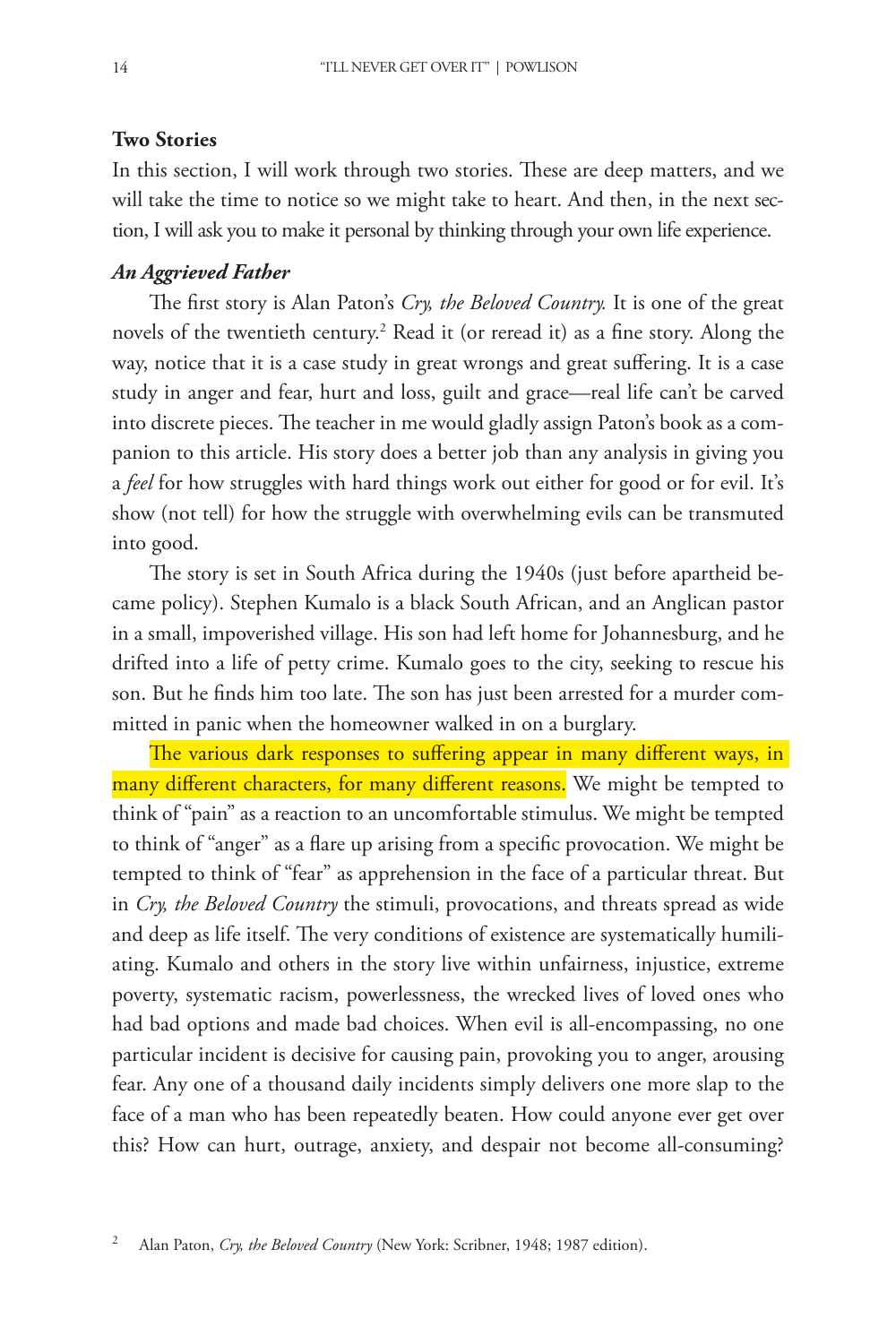How can sin not be the automatic response to temptation?<sup>3</sup>

Kumalo struggles with his own sins. He sometimes loses it. But he does not get lost in it. Several things prove signifcant as he comes through evils without becoming immolated and enslaved by his sins and sorrows. I will mention three factors.

First, he is befriended by a man named Msimangu, a fellow Anglican pastor. Msimangu acts with great kindness, generosity, and tact. But when Kumalo responded, "You are kind," his friend answered, "I am not kind. I am a selfsh and sinful man, but God put his hands on me, that is all" (p. 55). His is an unusual kindness. It is born of hard reckoning with his all-consuming instinct for selfshness. It is born of being grasped by the love of God in person. Msimangu's kindness was able to be wonderfully blunt with Kumalo as appropriate. It went far deeper than being a "nice person." He was an honest man who reckoned with his sinfulness, weakness, and selfshness—and God's mercy made him diferent.

Msimangu's hard-won goodness gives him the authority to voice a great moral challenge to any human being who has faced grave sufering. Black South African? Survivor of domestic violence? Shi'a Muslim in a Sunni city—or vise versa? Bereaved parent? You? Msimangu puts it this way, "I have one great fear in my heart, that one day when they are turned to loving, they will fnd that we are turned to hating" (p. 71). He did not mean that he was waiting for those in power to change or expected those who did wrong to suddenly do right. But he was performing a hard and necessary moral calculus for the sake of victims everywhere. He was reckoning up one difficult fact: reactive hate is just as much hate as the act of hate that provoked it. He was reckoning with how self-pity and self-justifcation are narcotics that destroy moral reasoning. We point the fnger at those who do gross wrong and in so doing justify our own wrongs—lesser in degree perhaps, lesser in impact, but signifcant perversions of the image of God and of true humanness. The same dynamics that operate in petty bickering operate when vile evils are present. Because Msimangu knew the inworking power of God's mercy, he could be frank with Kumalo's anger and fear. Will you who are wronged, go wrong? Will you fnd yourself turned to hating, or will you fnd the strong mercy that turns you to loving?

Second, while in Johannesburg, Kumalo rented a room in the house of an elderly widow, Mrs. Lithebe. She was poor, and knew her own troubles. But on a number of occasions, when his troubles were too great to bear, too great to

People usually conceive of temptation as allure—the draw of some illicit or destructive pleasure. But most temptations are painful, not alluring. Amid physical pain, we are easily tempted to irritability. When treated wrongly, we are easily tempted to react in kind. When bereaved, we are easily tempted to grieve as those who have no hope.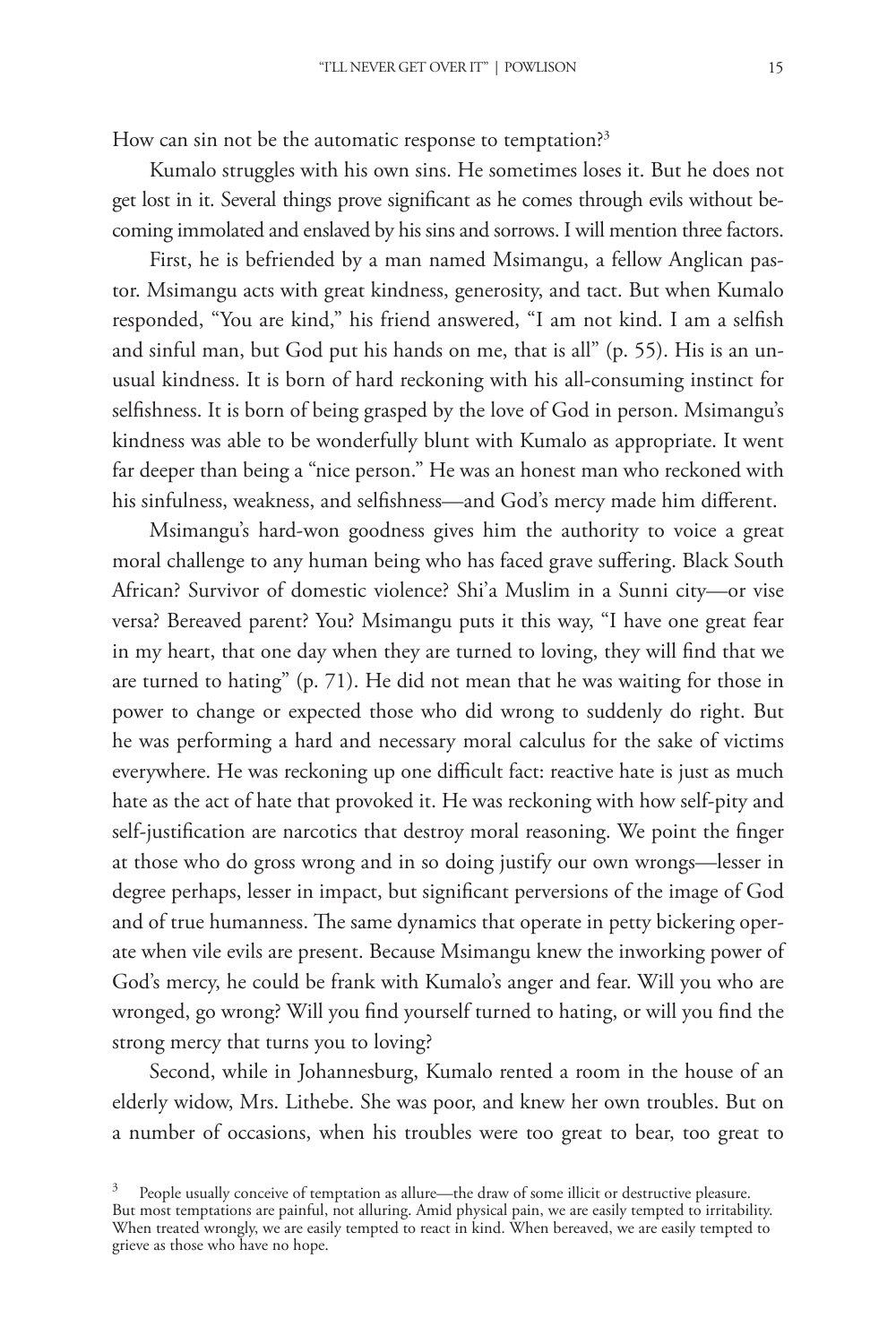solve, she showed him some simple generosity. When he thanked her, she replied, "Why else do we live? For what else are we born?" (pp. 151, 227). If you have faced a great sufering—racism, disability, rape, betrayal, bereavement—there is no immediate solution by which you or any other human being can make it all better. But small, practical kindnesses count. Kumalo received such from Mrs. Lithebe, and he gave the same to others. In the end, he did not become embittered. He became simple in showing small kindnesses. The more insoluble and heartbreaking a problem, the smaller the action that is called for in any particular moment. We are slow to grasp this. Great sufering produces great anger, great fear and great despair, in part because no great solution is possible. But the small remediations matter a great deal. Mrs. Lithebe grasped something that victims need to receive and must learn to give. Small goods amid great evils are part of becoming free from the waste of our wraths and sorrows.

Third, Kumalo returns home to his village when there are no more avenues of appeal for his son. On the night before his son is to be hanged for murder, Kumalo says to his wife, "I am going up into the mountain" (p. 305). He gets away, taking time to reckon honestly with himself and God. At frst, the memory of all that had happened and all that was about to happen overwhelmed him. But then he consciously "turned aside from such fruitless remembering" (p. 308). "Fruitless remembering." That is a good way to describe one place it is easy to get stuck when you've been done deep wrong. Kumalo had learned that there is a diferent road that can (and must) be taken.

He uses an interesting phrase for the alternative: "He set himself to the order of his vigil" (p. 308). Kumalo takes himself in hand. He does not wallow in regret, self-torture, recrimination, accusation. He consciously heads in a diferent direction according to a different purpose. The order of his vigil on the mountain unfolds in this manner. He sifts his conscience, and confesses his specifc sins of anger and lying. Then he probes his memory for all the people who had showed him kindness, and gives specifc thanks for them. Finally he cries out for mercy, mercy for his son, for himself, for his people, for his country. The last chapter of *Cry, the Beloved Country* ends with this cry. In the midst of irremediable sufering, when tempted to fruitless remembering, in the midst of his powerlessness to make better all that is so wrong, a man asks God for mercies. On his mountain, Kumalo seizes hold of the one hope deeper than the deepest wreckage of hopes. He brings his cares to the One who cares for him. He lives out the rhythms of Christian faith: self-knowing before God, frank confession, honest gratitude, pointed intercession… going forth to live in the way of obedience.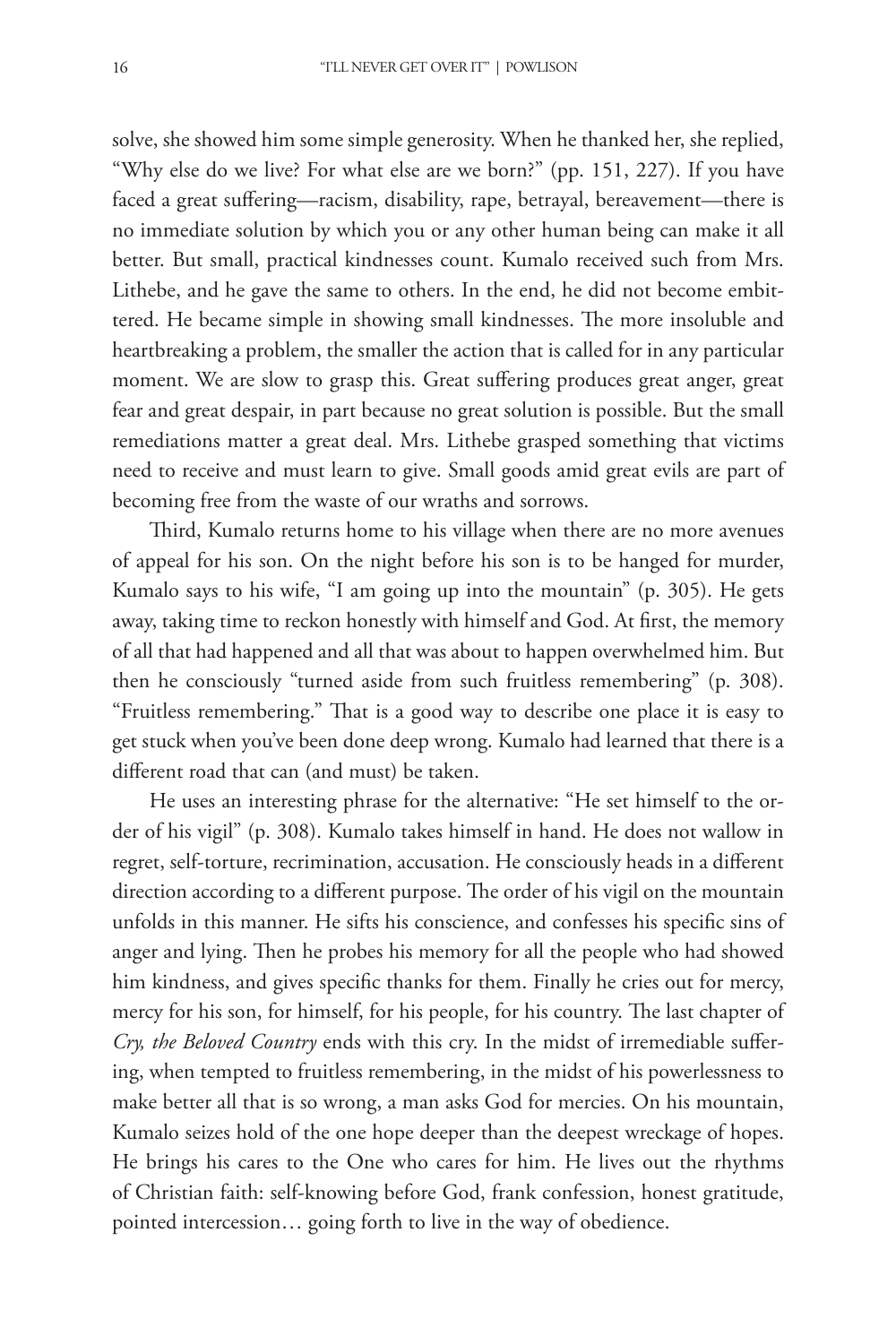This is a life and death matter. When something is so wrong that you will never get over it, your reaction will either make you wise or will poison you. Great sufering puts a fork in the road. You will choose. You will of necessity choose. It is no accident that *kyrie eleison*—"Lord, have mercy"—is the essential prayer of the man or woman who faces facts honestly. It is no accident that "Blessed are the poor in spirit" is the frst and foundational beatitude (Matt 5:3). A deep inner sense of need for help from outside yourself is the essential step of sanity. It is this faith—"I am poor and needy. Help me."—that Jesus commends so often. Faith

When something is so wrong that you will never get over it, your reaction will either make you wise or will poison you. Great sufering puts a fork in the road. You will choose.

is not a leap into darkness and unreason, despite the cold hard facts. Faith is the honest reckoning with your need for help, and then the reasonable step in the direction of the person who can help you, given all the facts. Because Kumalo's faith is reasonable and honest, he reaches for promised mercies and help.

Perhaps these last pages seem odd to you. Our culture usually portrays suffering or anger or despair or anxiety as things with "How to" solutions. But the things that cause the deepest angers, fears, and despairs are betrayals at a depth that calls for a diferent way of thinking about solutions. You must learn to live honestly in the face of evils that don't necessarily go away. You must learn to honestly face down your own evil in the light of bigger mercies: "I am a selfsh and sinful man, but God put his hands on me, that is all." When someone else did you wrong by acts of hate, will you fnd that you are turned to hating? When some tragic accident bereaved you, will you fnd you are turned to fearing? When your own dying approaches, will you fnd you are turned to denial or to despairing?

When hopes are crushed and dismembered, you must learn the one hope that can never be destroyed: "In this is love, not that we loved God, but that he loved us, and sent his Son to be the propitiation for our sins" (1 John 4:10). Those words are not intended for "religious" people in "religious" contexts. They are words for the actual troubles we all must face, for the actual failings we all have, for all the things that prompt the Son's self-sacrifcing love.

When this holds you, as this takes root inside you, you learn how to live well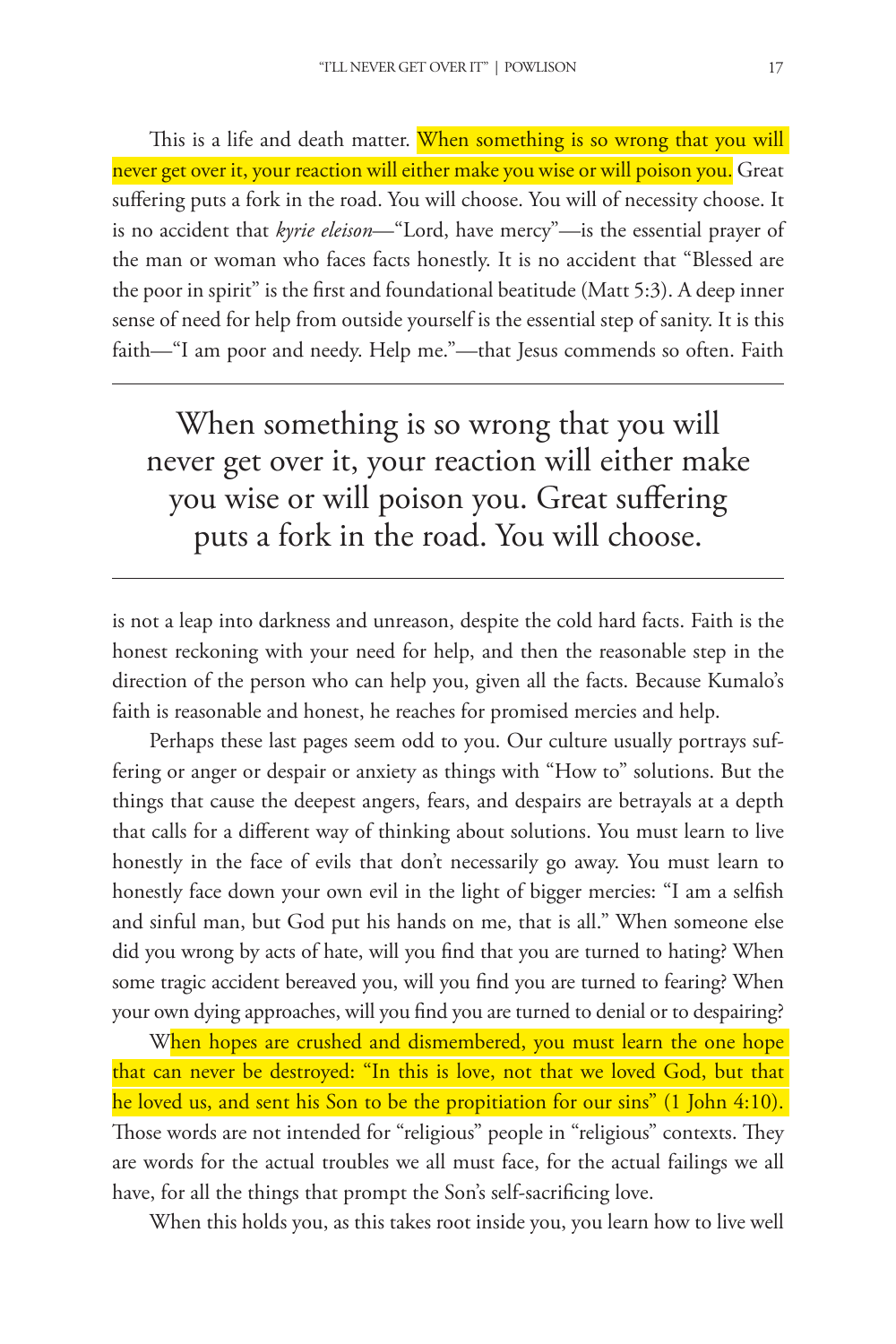up against all that is wrong: "Beloved, if God loved us in this way, we also ought to love one another" (1 John 4:11). You can be thankful. You can consider others. You can do small things gladly. Why else do we live? For what else are we born? You learn that you can make some diference. You can be merely helpful—not salvifc. You will never think that you are better than any other human being. You will never think your efforts can right all wrongs. Beloved, you learn not to hate or fear or despair. You learn not to numb yourself. You learn to care.

I hope that these last few pages are freeing for you. Modern American society does not often tell us these things. What we mostly hear are the voices of self-assertion, self-confdence, self-esteem, self-protection, self-justifcation, and self-management. We live in a culture of can-do. Just believe in yourself. Follow your dream. Fix the problem. Say whatever you happen to feel or think. We don't often hear the voices of honest sufering from people who are learning to be wise and caring.

Make no mistake, there are things to be done. I appreciate pragmatism of the right sort—and Kumalo, Msimangu, and Mrs. Lithebe are utterly practical people. They roll up their sleeves and do something. At the end of this article, I will ask you to get practical. I will offer a road map, a series of questions for helping you understand and address unruly emotions and reactions. We will roll up our sleeves to get street-level practical.

There is something deeply refreshing in being able to say that what is broken *can't* be fixed up good as new. The pain from what hurts so badly *can't* be taken all away. But you *can* do the good, hard, true reckoning with what happened, with yourself, and with our God. You *can* learn reasons to live that are better by far.

# *Martina*

The second story is about a woman I had the privilege of getting to know many years ago. Martina had sufered more terrible things than anyone I've ever known. She was married and in her mid-30s when she and her husband sought counsel for conficts they were having about how to raise their children. We addressed those, but as her larger story also emerged, she made a profound impression on me. She had been sexually abused from childhood until she was rescued by the Department of Youth & Family Services (DYFS) in her teens. She had been used as a sexual receptacle by her father and older brothers. Her entire life, from age 4 to 15, was an Auschwitz of sexualized violence. It was all she ever knew.

DYFS placed Martina with a foster family who loved her. They were safe. They provided for her. They protected her. They set clear guidelines for what was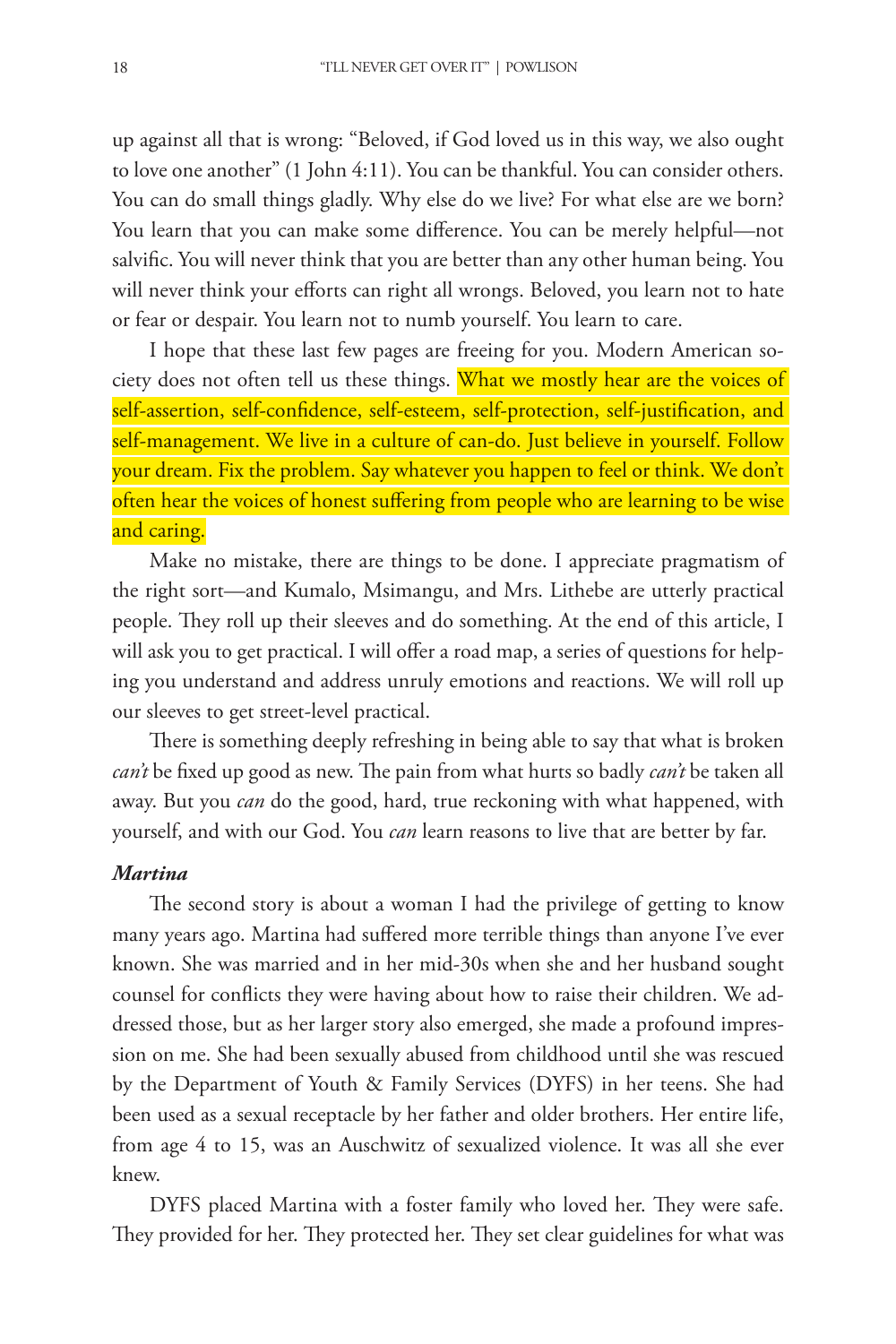right and wrong regarding how to treat others with respect. They modeled and taught her about the words you use, the way you deal with problems, the ways sexuality is meant to be expressed, respect for personal property. There was no instant presto, everything's fne. When Martina came to live with her new family, she was prone to violent rages, spoke abusively, was crudely sexual, stole whatever she could get her hands on, trusted no one, obeyed no one, lied freely, was lazy, existed in a maelstrom of impulsive cravings and terrifying fears. In other words, she incarnated all that is not love, all that is destructive and self-destructive, all that needs efective mercy and help.

# Jesus' story shows how incalculable wrong is transmuted into unfathomable good.

Out of the maelstrom of these suferings and her own chaos, and in the context of her foster parents' love, Martina came to know Jesus when she was nineteen years old. Jesus is not just a pointer, like a Solzhenitsyn or a Mrs. Lithebe. He is the one to whom the pointers point. Jesus' story shows how incalculable wrong is transmuted into unfathomable good. He was not above it all. He entered our grievous plight. A man of sorrows, intimately acquainted with grief, enters into the hard places and comes under the afflictions. <mark>Jesus himself has never gotten</mark> over his experience of evil. He never got over it. It gives shape to his love, his courage, and his purposefulness. Jesus' friends recognized him when he invited them to "See my hands and my feet" (Luke 24:39–41). They saw the marks of the nails. But Jesus was not deformed by what he sufered. Unlike Martina, he did not explode with darkness when he was trapped by darkness. Jesus was not defned by pain, but he does not forget what it is like. He did not return evil for evil, but he is merciful to those who do. He gets us. He gave Martina a new life.

It's often very hard for people who have been vilely abused to put together the relationship between their sufferings and their sins. The victim's reactive sins seem small, understandable, predictable, excusable, even justifable given the circumstances. Compared to what was done *to* her, what she did doesn't seem half bad. She is a woman "more sinned against than sinning" (*King Lear*, III:2). But Martina did her moral calculus in a clearer light than King Lear, a more searching light, a more beckoning and hopeful light. She thought through her version of Msimangu's question: "Will I be turned to hating?" She came to a profound realization. Yes, her juvenile delinquency, her bitterness at evildoers, her wild fear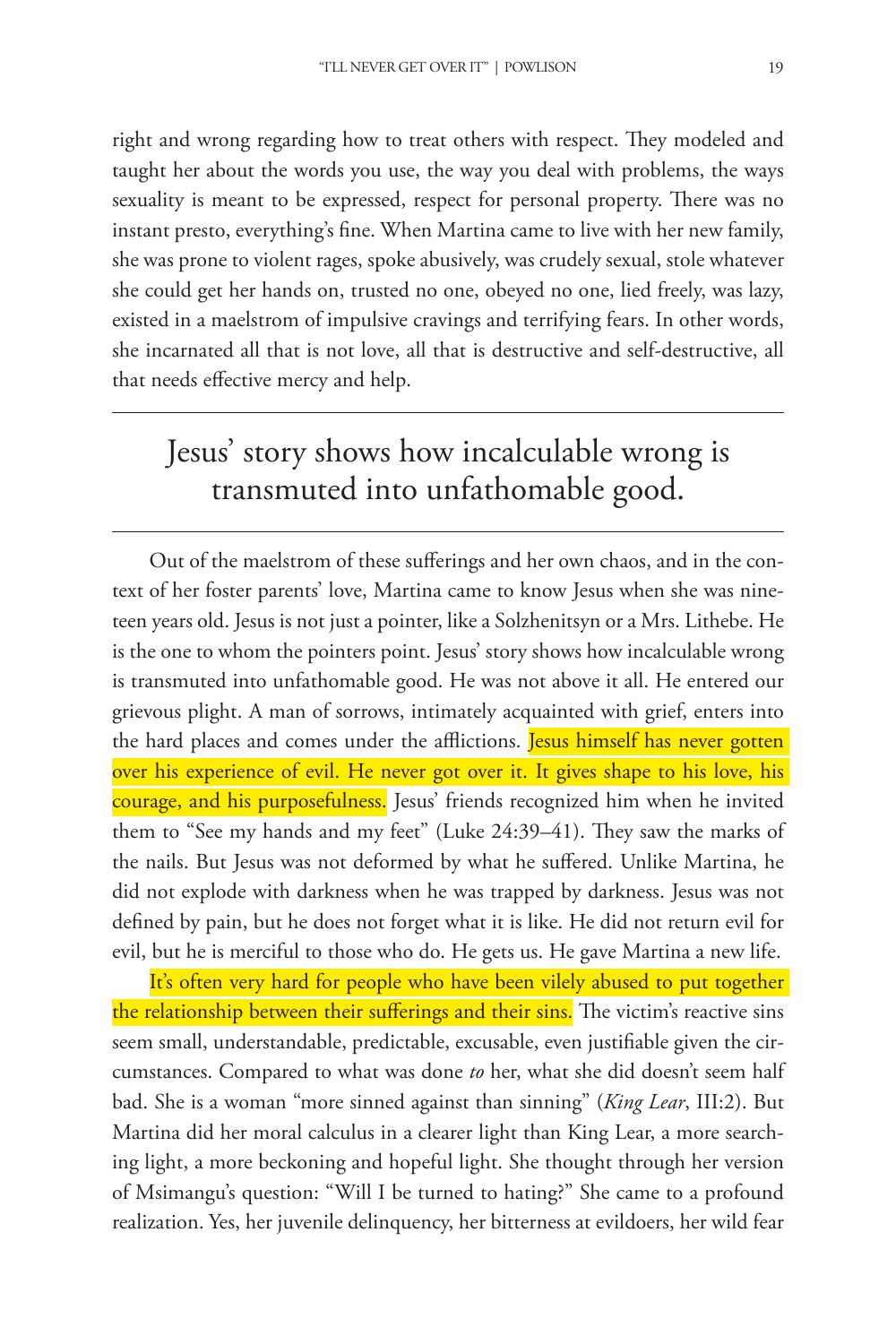of being hurt, these are petty next to the brutal criminality of her family. But she weighed her sins as against God. Here's what Martina saw. The actions that got her in trouble were the surface turmoil of her core motives. She had erased God from his universe—the primal moral folly. As with all of us, her expunging of God was instinctive, obsessive, and all-embracing—the universal obsessional neurosis of humankind. She had flled the cosmic vacuum with herself, with her fears and cravings, with herself as the lead actress on center stage of the universe (the narcissist in us all). Her pride justifed all her opinions and desires as intrinsically right. It made allowance for vindictive bitterness, for self-pity, for rage, and for using other people. She was merciless to others, because she knew no mercy for herself. Reckoning on a human-to-human comparison, she was not 1/100th of what her torturers were. But before God, she reckoned with herself: "and God put his hands on me, that is all."

Without having heard the phrase, or knowing what it might mean, Martina began to embody that essential wisdom that says, "The fear of the Lord is the beginning of wisdom." To see oneself as before the eyes of the King of creation, to see one's need for the mercies of the Savior of sinful and sufering humankind, is the dawning light of all true sanity. Martina became sane, and began to unwind a deep, dark tangle. She began to grow, and to grow up, and to love.

And without knowing fully what it meant, she took to heart, "Do not return evil for evil." That sentence does the moral calculus for a victim in a realistic, clean manner. "What others did to me was evil. What I'm doing back is evil. I don't have to try to stack them up next to each other quantitatively. I don't have to say, 'Your evil is worse, so I'm OK.' I don't have to say, 'You started it, so it doesn't matter what I do.' I don't have to say, 'I might do wrong, but it's all because of you.'" Martina had the worst start in life of anyone I've ever known. But it was a deep pleasure and privilege for me to witness the courage and clarity of faith to which she had come.

It's perhaps most surprising that Martina did not end up a drug addict or a suicide. But given that she found the mercies of Christ that give a reason to change, it is perhaps not so surprising that she eventually became a social worker, with a particular afnity for abused children. Just as the victim of racism works for racial justice; just as the mother whose child is run over works to eliminate drunk driving; so Martina works to help kids who've been done staggering wrong. Why else do we live? For what else are we born? It is perhaps surprising that Martina eventually got married, and has two children of her own. That didn't come easy, and is another of those paradoxical hard-won gifts of grace.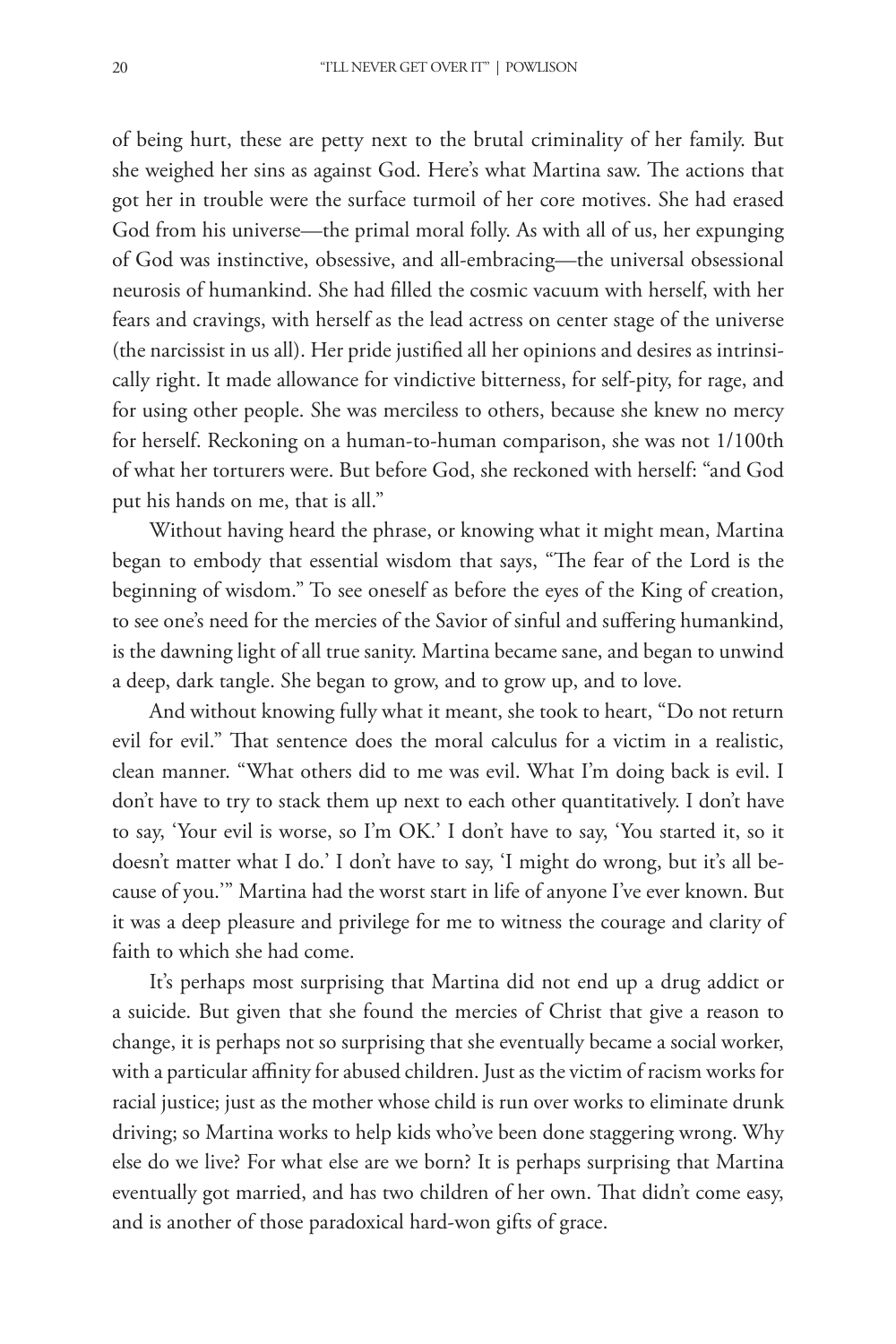Did she "get over" her frst ffteen years of life. No. Will she ever get over it? Not in this lifetime. Not ever—in the best sense. It will mark her for all eternity because *this* is where the love of God met her. Her gratitude and joy will always stand out against that backdrop. Her hard-won, grace-given strengths show the fngerprints of her suferings. Her love is a particular kind of love, forged from the furnace of a particular kind of hate. And her remaining sins still take a shape that refects the damaging marks of her life experience. She tends to fearfulness— "I just want to disappear off the scene, Poof!, and not have to face hard things." She can tend toward irritability—"Don't come near me. Leave me alone." An irrational suspiciousness and panic can get triggered, especially around assertive men, even when they pose no real threat—"What will he do to me?!" In her marriage, there has been a long, slow process of disentangling sex from being a dreadful evil and remaking it as a simple good. She's come a ways; she's got a ways to go. Her husband is a tender man (with his faults, of course), and she's learned more trust even while he's learned more patience.

"I'll never get over it. But it does not determine me. Or, better, my instinctive reactions do not determine me. God breaks in, and everything appears in a diferent light." What does Martina teach us? Many things. But I'll mention three things about her life that made a particular impression on me.

First, we can cry out to God, "Where are you? Why is this happening to me? Why did it happen? Why am I still struggling? How long until you free me from this trouble? It hurts so much. I don't want to be angry. Have mercy on me. You have promised me good, and what good can come of something so hard?" It makes all the diference in the world that such things are said with a grief that needs God, that believes he is good, that loves him. Some people say things almost like this as bitter accusations against God. But <mark>angry reasons not to trust</mark> are the opposite of anguished trust. Martina had not only read the psalms, she had taken to heart their inner logic of honest faith. Her faith was not necessarily tranquil—faith can't be tranquil when troubles squeeze in on us and erupt inside us. Like in so many of the psalms, God repeatedly met Martina's daily honesty with what she needed for that day.

Second, God does bring good from evil. Sometimes, when you are early in the process of coming to grips with sufering, it is insulting when someone says, "God will bring some good out of this." It sounds as if overwhelming pain is being trivialized, glossed over so that we can all get on to talk about more pleasant things. But later in the process, this is one of the most precious truths of all. It works out in real life—over the long haul. (God sequences and stages signifcant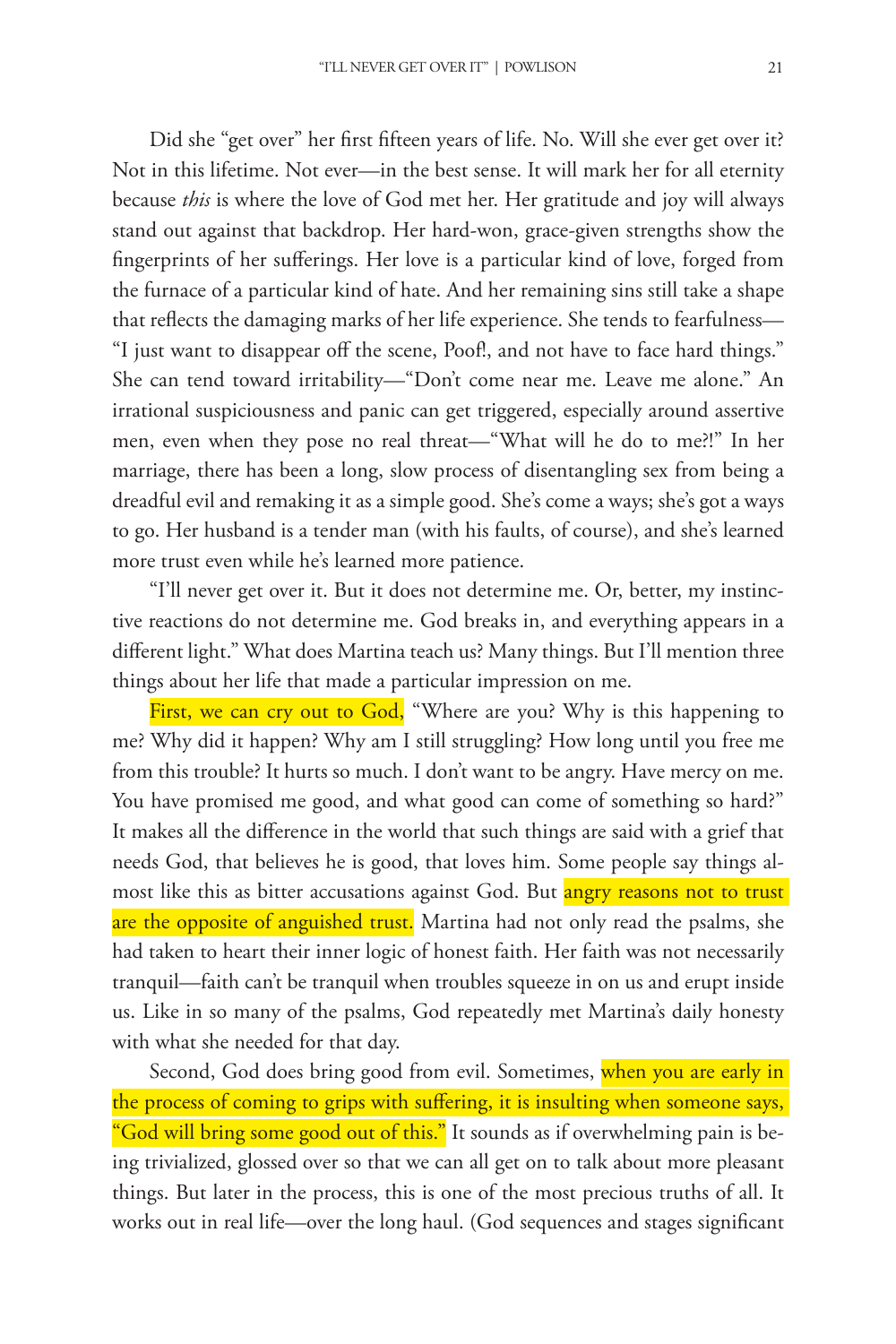truths according to when we are ready to respond.)

Much of the good that has happened is obvious. Why is Martina intuitively able to be both kind and frm with children whose lives are in wreckage? Some people are nice and sympathetic (but inefectual); other people are clear-thinking and blunt (but unsympathetic). How is it that Martina is able to be both sympathetic and candid? Paul put the dynamic this way: "God comforts us in all our afiction, so that we may be able to comfort those who are in any afiction, with the comfort with which we ourselves are comforted by God" (2 Cor 1:4). You can give away what you have received. And that is one of the ways that good comes out of evil, without ever insinuating that evil is anything but evil.

# You'll do well to get others to walk with you, to help you fnd and keep perspective. We aren't made to do life alone.

Third, Martina will be marked in some way by pain and struggle throughout her life. For example, she has no relatives she can call her own. Her foster parents are dead; it's not quite the same with her in-laws, as much as she appreciates them. Her children have only one set of grandparents. Sexual intimacy with her husband can be shadowed with darkness—when she is tired, if they've not been communicating well, when he's in a bit of a rush, if she's been doing some fruitless remembering. It gets tiresome to always have to be dealing with her temptation to finch and withdraw when she's around confdent or opinionated people. Those are some of her battles. Is she abnormal? No. One of the fine promises of God that speaks most deeply to her is this hope:

> He will wipe away every tear from their eyes; and there will no longer be any death; there will no longer be any mourning, or crying or pain; the frst things have passed away. And he who sits on the throne said, "Behold, I am making all things new." (Rev 21:4f)

One of the effects of being marked by suffering is that you learn to value the future. Like all of us, not all of Martina's crying or pain goes away now.

You see in Martina, and Kumalo, and Msimangu, and Mrs. Lithebe, and Solzhenitsyn things that you need. Have you been marked by something that feels like you'll never get over it? Has something ruined your life? Are you completing the destruction by your rage, despair, indiference, and escapism? Perhaps you are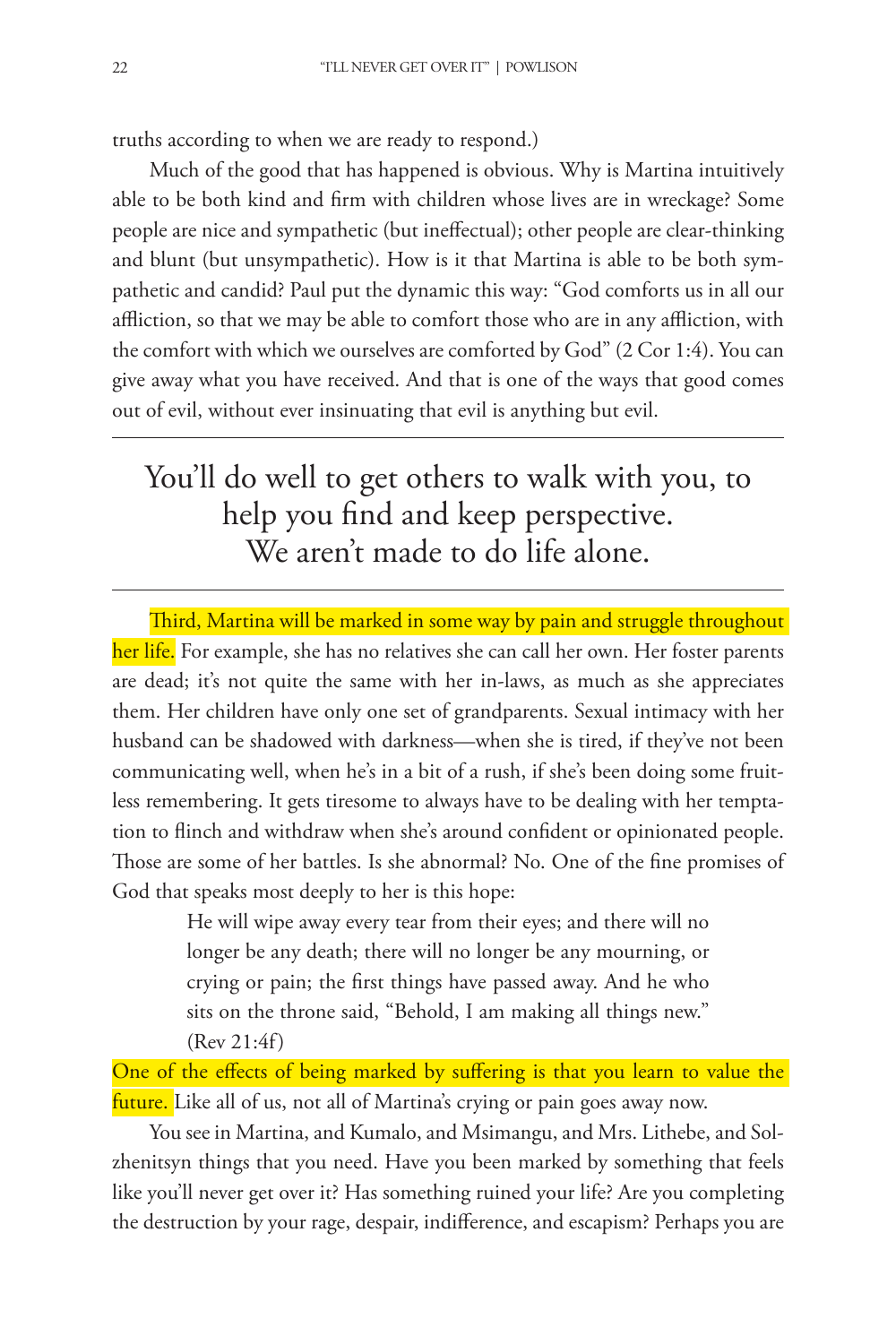attempting to help someone else whose life seems in ruins, and they struggle in all these ways. Take to heart what these suferers took to heart, and take heart.

### **Finding Help When You Are Aggrieved**

How do you do the calculus as you seek to face and weigh your suferings, to understand yourself, to seek and fnd God our Father? I will pose a series of questions to help walk you through the process. They are like a GPS (or a map and compass for those of us who want something less fallible!). A GPS doesn't get you from here to there, but it keeps you oriented as you travel. If you are haunted by old sufering, by a nuclear waste of wraths and sorrows, put these questions to work to structure your processing. They will help keep you on the road. You may have to drive slowly sometimes. You may even have to get out and walk. Or crawl! Sometimes you may feel like giving up and crawling into a hole.

You'll do well to get others to walk with you, to help you fnd and keep perspective. We aren't made to do life alone. You need others—to pray for you and with you, to share the load. I love an old line from essayist Francis Bacon: "Those who lack friends to open themselves unto are cannibals of their own hearts…. This communicating of a man's self to his friends works two contrary effects; for it redoubles joys and cuts griefs in half."<sup>4</sup> Friends who are wise counselors are especially needed when pain runs deep and unruly emotions run high.

Take time to think—to refect, to pray, to read Scripture. Unlike dissecting a simple act of irritability or complaining, your answers won't ft neatly within any workbook lines I might insert in this article. You'll probably need another sheet of paper. You could write a book.

**First, will you ask for help?** You may have particular, favored ways of seeking God, of asking for strength, for protection, for mercy, for help. One of my favored places is Psalm 23. Tis prayer descends into the darkest places—death threats, assorted evils, the settled enmity of others—with eyes frmly on the Shepherd who walks with you. Whatever this psalm says God is, you can ask him to be for you. If it is so that "He restores my soul," then you can ask with all your heart, "Lord, restore me! Renew me! Turn me back to you!" And if it is so that "I will fear no evil, for you are with me," then you can ask with all your heart, "Lord, be with me. Do not forsake me."

**Second, what happened to you?** What did you experience? Who did what when? What are you facing? It needs to be stated. It is helpful to name it as a matter of fact: This happened.

It is helpful to label it accurately. This was evil.

<sup>4</sup> Francis Bacon, "Of Friendship," in *Essays or Counsels, Civil and Moral*, 1625.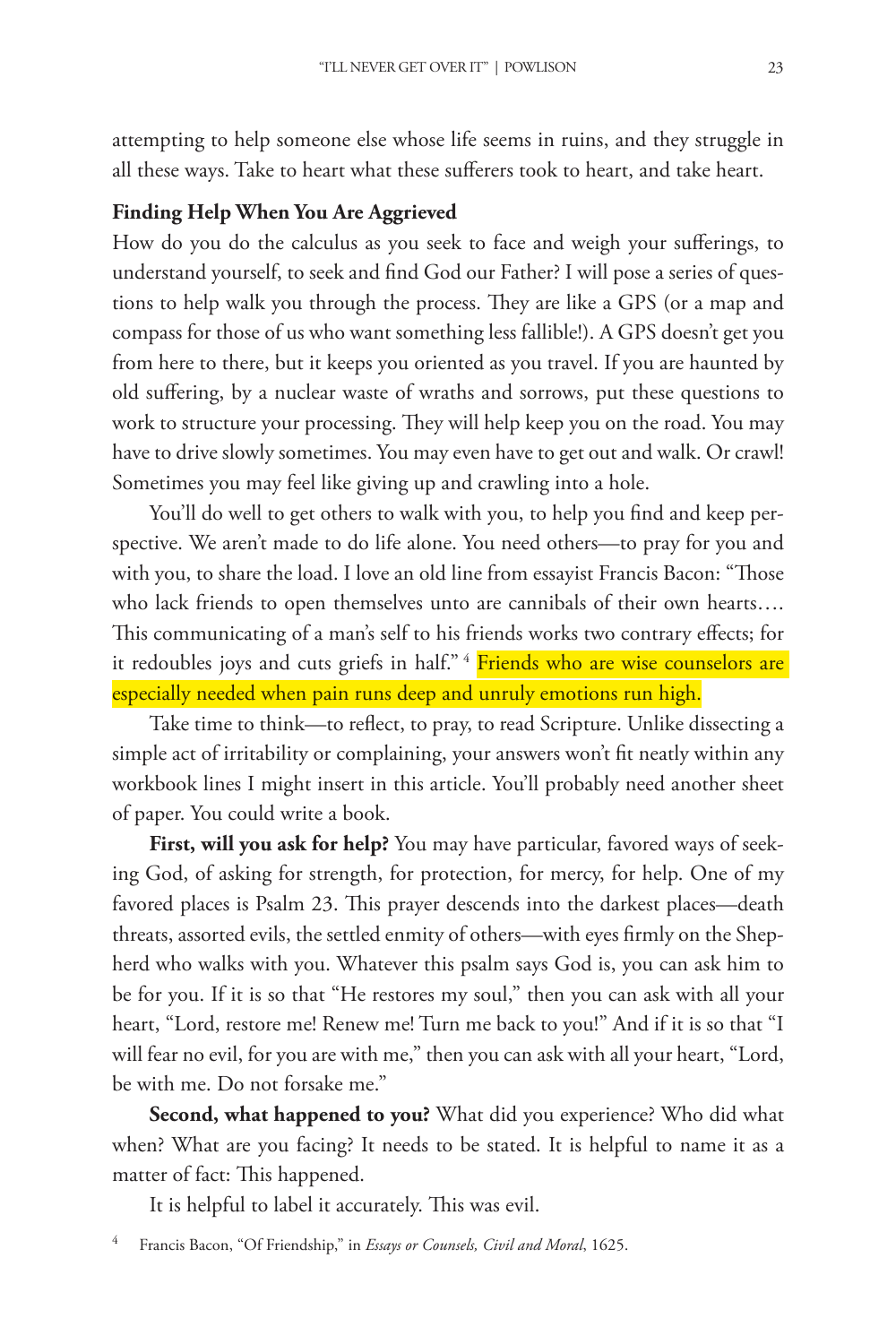It is helpful to acknowledge what the experience was like. It hurt. It felt overwhelming. I despaired. I felt paralysed. I felt crushed by shame and selfrecrimination. I felt angry yet powerless. It seemed like God was not there, that he did not care.

It's not helpful to spiral into fruitless remembering. Remember instead the order of your current vigil. You are seeking to go somewhere good. A whirlpool of excruciating details is an easy place to drown. It is helpful to remember basics of God's essential attitude. He is with you. He hates evil. He cares for victims. He promises to never leave us or forsake us. He promises to bless you. To keep you. To make his face shine on you. To be gracious to you. To turn his face toward you. To give you peace. These truths do not erase the struggle and disorientation of the previous paragraph. But they call you back to *fruitful* remembering so that the order of your vigil is conducted in his presence and in your need for him.

Third, how have you reacted? Do the hard moral reckoning. Where have you gotten stuck? How are you tempted to return evil for evil? How has appropriate hurt, fear, disorientation, and anger become exaggerated or stuck in ruts? There's usually a history to this. Perhaps initial numbness led to searing pain. Led to utter confusion. Led to all-consuming hatred. Led to suicidal despair. Led to anesthetizing yourself with temporary feel-goods. Led to paying the price for a self-destructive addiction. Led to hurting other people. Led to great unhappiness. Led to indifference and cynicism. Led to.... The interplay between what happened to you and your instinctive sinful reactions is part of your unfolding life story. Your story counts. Any positive step, any invasion of God's grace, will be the next step in *this* story.

Fourth, why do you react in dark ways, returning evil for evil? This is a harder question. It gets at who you are on the inside. Here is what's at stake: "Almighty God, to you all hearts are open, all desires known, and from you no secrets are hid."

You are getting at your desires, your fears, your core beliefs—things that run deeper than we are aware, because our own hearts are evasive. God knows, and will help you understand yourself. That earlier question about what happened is the easiest to answer, however painful. That next question about your reactions was a little harder because our self-justifying instinct gets in the way. But it, too, reads straight off the pages of your life. With this question about our motives, we run head-on into our tendency to be blind to ourselves. Ask God, before whom all desires are known and no secrets are hid, to search you, to help you to see as much as you can, to cleanse you by his grace and power.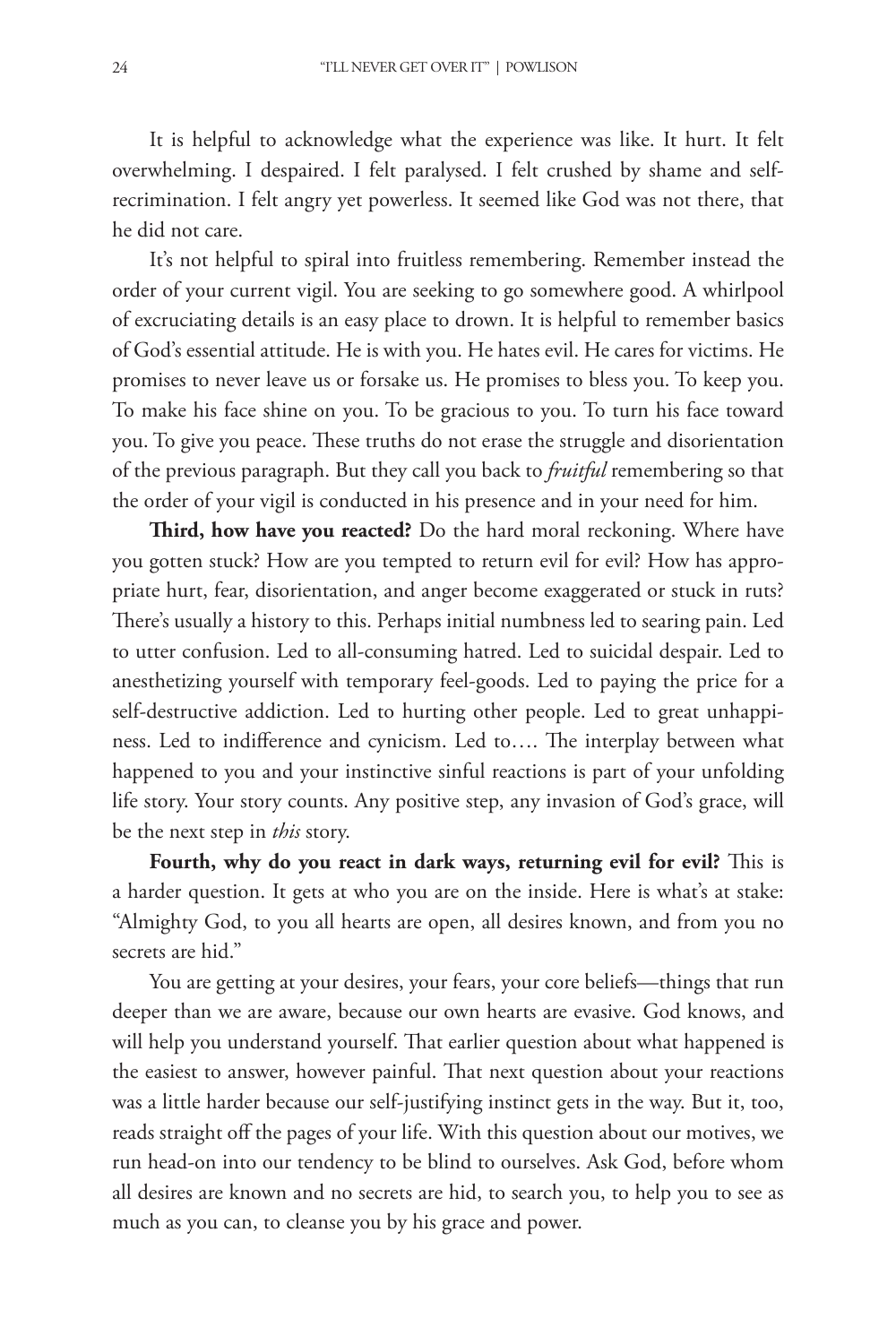Something inside us energizes and guides destructive reactions. Not all sufferers respond the same way, because who *you* are stirs in the crucial ingredient. What are your core expectations and desires? Core fears? Core beliefs about yourself, others, God, the meaning of suffering? The motives that master us for ill always have a peculiar blinding effect. The universe shrivels to the size of your experience of pain, your failing reactions, your instinctive and obsessive motives. We tune out the God who is bigger than our suferings.We blank out to any deeper purpose within all that has gone so wrong.

Never forget that whatever hard truth you learn about yourself, God has known already. He is merciful. Ask for what he freely gives.

**Fifth, what are the negative consequences of your reactions?** What vicious circles have kicked into operation? Have your reactions contributed to tense or wrecked relationships? How do you shoot yourself in the foot? Has your health been afected? Has your job been afected?

**Sixth, how does the God of all comfort comfort you in your afiction?** (2 Cor 1:2–3) We began this process with the God of mercies. Now we come back again after doing some soul-searching. Is there a psalm that particularly speaks to you by giving shape and voice to your experience? Is there a line from one of Paul's letters that speaks directly? Something that Jesus did or said that takes you in hand and bids to turn your world upside down for good? What diference will it make if you can make this fully your own? What one thing from this article could make a real diference as you take it to heart? Are there other things you have already learned about God that will rewrite the script of your life as they take root more deeply?

Seventh, will you honestly seek him? We sought his help at first. In the light of the self-assessment you've been doing, where do you need his help? What are you thankful for? Relate to God. That is the biggest change of all. It's not just a matter of thinking diferent thoughts or trying to work up diferent feelings or willing diferent behaviors. Change involves all those things, but underneath it all is a change in relationship with the Shepherd who nourishes and forgives. A change with the Father who gives his love freely. A change with the Spirit who makes us alive and writes God's promises and will on our hearts. The psalms give us many templates for honest dealing. Make them your own by speaking to God and flling in your own particulars.

**Eighth, how should you now live?** What does it mean for you to forgive? For this we are born. What would it mean for you to fnd a new and constructive purpose for your life? For this reason we live. What small constructive things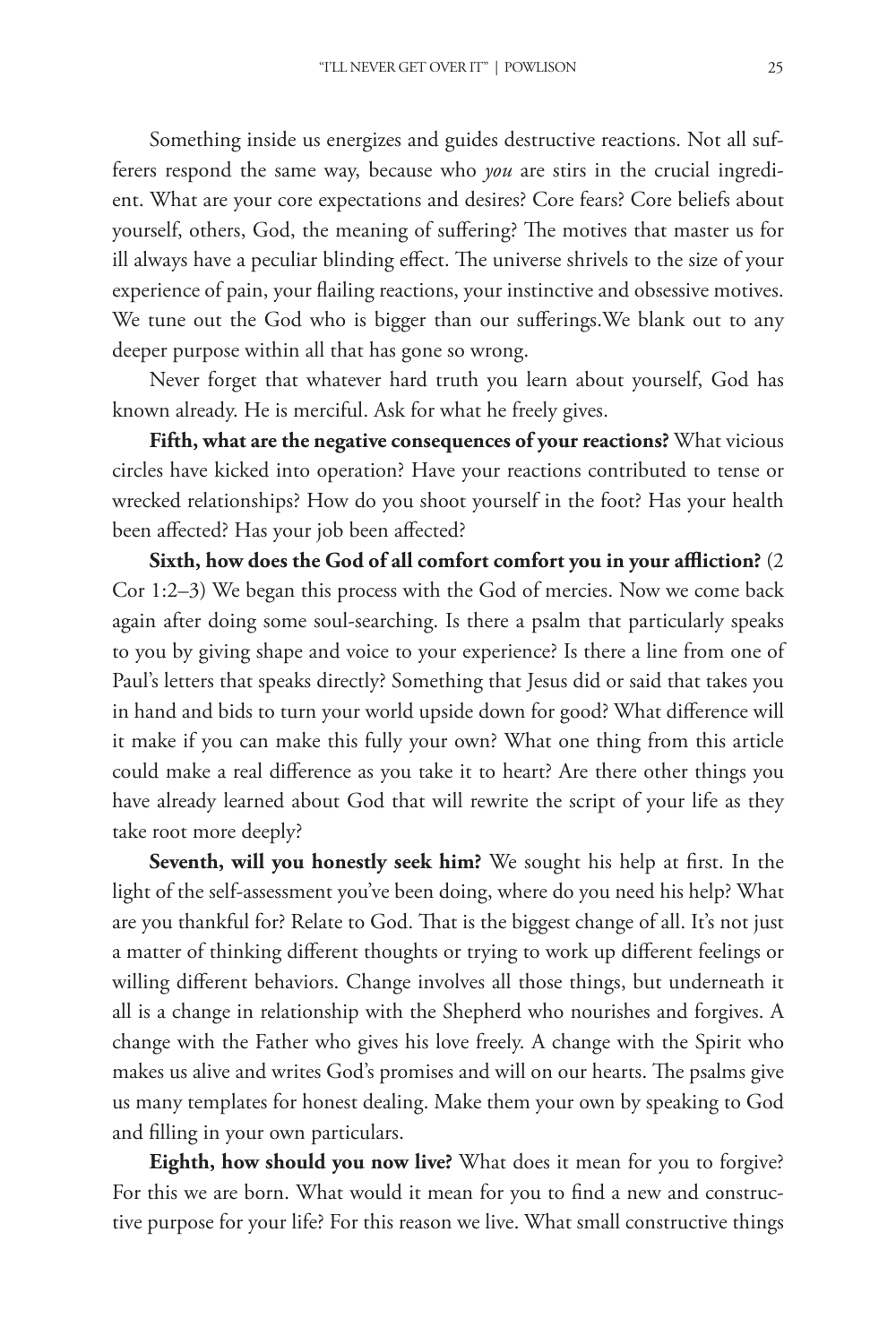count, no matter how insoluble the large evil you face? Little things always matter. How will you actually help some other person who is going through similar things? You can give away what you have received. How do you get on with your life? By going through what has happened. By fnding and then giving comfort not by somehow getting over it so you can just forget about it and move on. You are God's workmanship, and he has prepared good things for you to do with your life (Eph 2:10). What does your obedience look like now?

The psalms give us many templates for honest dealing. Make them your own by speaking to God and flling in your own particulars.

Lastly, what are the consequences of such changes? This will take time to work out. But can you imagine gracious circles that might happen? What have you already seen happen that is good? Can you help pass the baton of wisdom and hope to another struggler? Can gratitude slowly replace despair? What would it mean to begin to taste the peace of God that passes all understanding? So often the sins of the fathers pass down to the children—what a redemption when that pattern of destruction is supplanted by the birth of a new life!

## **Continuing Your Journey**

As you continue forward, you'll probably want to read a book or two. You might want to take up Alan Paton's *Cry, the Beloved Country* or Aleksandr Solzhenitsyn's *Te Gulag Archipelago*. Notice how deep reasons for distress, despair, and hatred become changed by a deeper moral calculation, and by transactions that fnd deeper mercies. You might want to ponder *When God Weeps* by Joni Eareckson Tada and Steve Estes. Their signature sufferings are likely quite different from yours, but the same human struggles take place, and they fnd a God bigger than pain and loss. You might want to read Nancy Guthrie's *Be Still My Soul*, Tim Keller's *Walking with God through Pain and Sufering*, or Dan McCartney's *Why Does It Have to Hurt?*<sup>5</sup> Wisdom comes in many forms, and is mediated through the insights and experiences of many diferent people.

And don't forget worship. Many of the most thoughtful and meaningful

<sup>5</sup> Nancy Guthrie, *Be Still My Soul* (Wheaton: Crossway, 2010). Timothy Keller, *Walking with God through Pain and Sufering* (New York: Dutton, 2013). Dan McCartney, *Why Does It Have to Hurt?* (Phillipsburg, NJ: P&R, 1998).